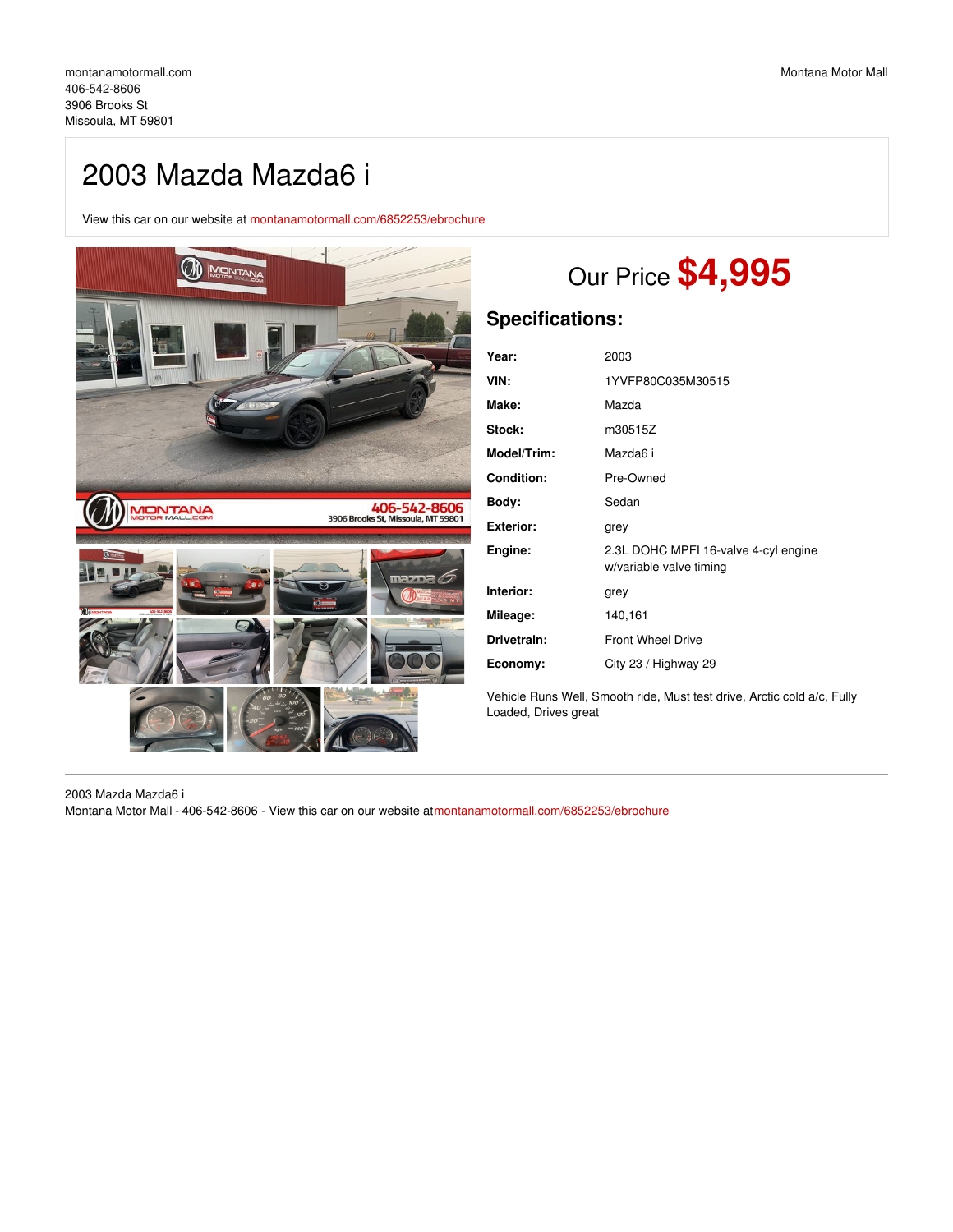

#### 2003 Mazda Mazda6 i

Montana Motor Mall - 406-542-8606 - View this car on our website a[tmontanamotormall.com/6852253/ebrochure](https://montanamotormall.com/vehicle/6852253/2003-mazda-mazda6-i-missoula-mt-59801/6852253/ebrochure)

## **Installed Options**

#### **Interior**

- Cloth reclining front bucket seats-inc: seatback map pockets, adjustable headrests
- Manual driver seat height adjustment
- 60/40 split fold-down rear seat-inc: integrated headrests Driver-side footrest
- Center console armrest w/dual covered storage compartments
- (2) front cup holders w/lids- Rear seat center armrest w/(2) cup holders
- Front/rear carpeted floor mats
- 3-spoke leather-wrapped tilt/telescopic steering wheel w/mounted cruise/audio controls
- (2) 12-volt pwr outlets-inc: in center console, cigarette lighter
- Instrumentation-inc: speedometer, tachometer, (2) resettable trip odometers, engine coolant temp gauge
- Warning lights-inc: check engine, oil pressure, battery charge, defrost-on, seatbelts, airbags, door ajar, low fuel, parking brake, high beam
- Exterior temp gauge- Cruise control
- Pwr windows w/driver-side one-touch down/cancel switch
- Pwr door locks w/2-stage unlocking
- Remote keyless entry w/illuminated entry system, trunk lid release
- Electronic lockout protection- Slam lock- Remote releases-inc: trunk, fuel door, hood
- Air conditioning w/pollen filter- Rear seat heater ducts- Rear window defogger
- Module audio system-inc: AM/FM stereo, CD player, clock
- 6-speaker sound system-inc: (4) speakers, (2) tweeters In-glass radio antenna
- Titanium color trim-inc: center floor console/shift gate panel/center instrument panel
- Front/rear overhead dual map lights- Delayed courtesy lighting-inc: map, front door lights
- Cargo area light- Leather-wrapped shift knob/parking brake handle
- Overhead hinged sunglass holder w/mat- Cloth headliner
- Cloth covered sunvisors w/illuminated mirrors- (3) passenger assist grips w/dampers
- (2) coat hooks- Front door storage pockets w/bottle holders

**Exterior**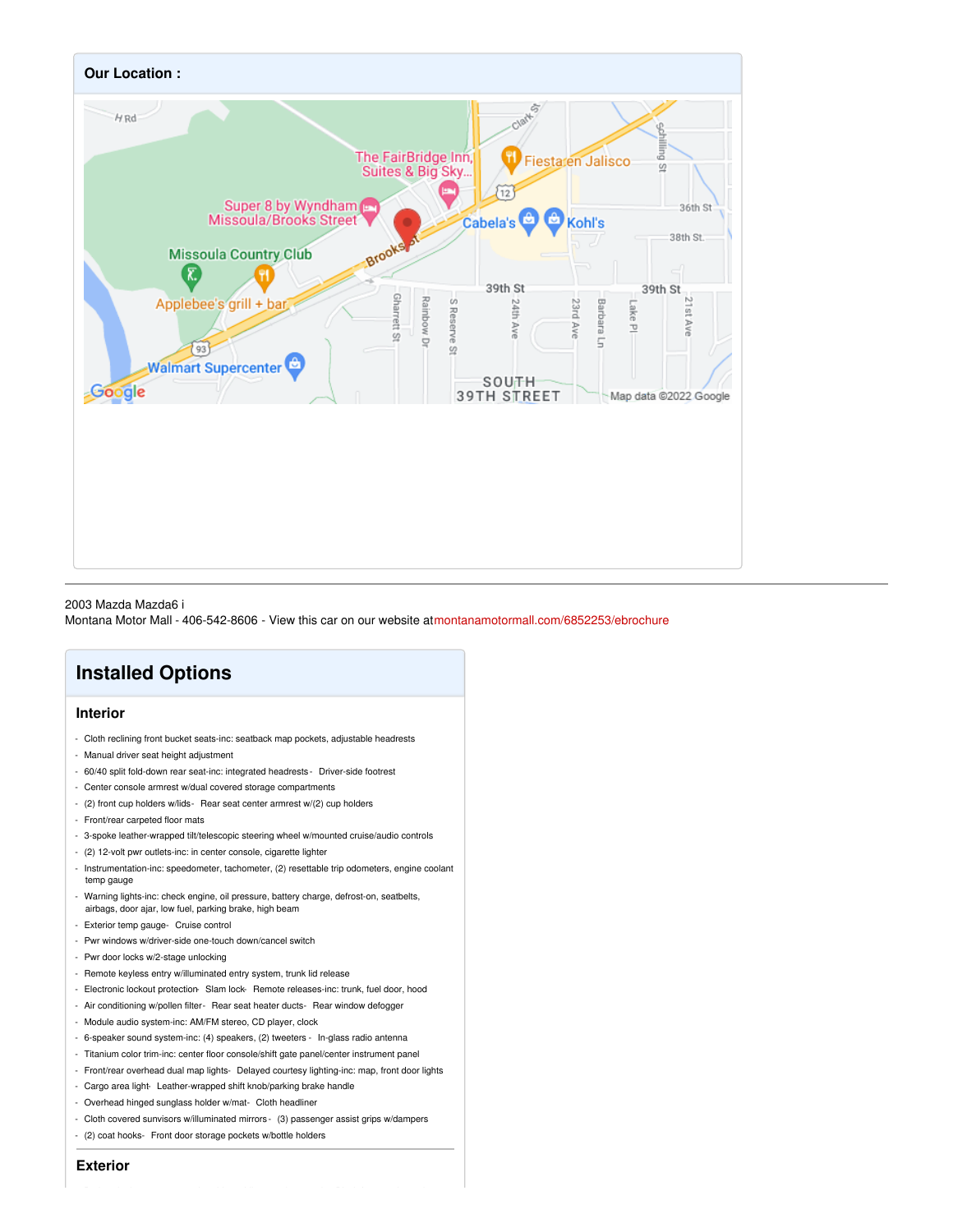- Body-color bumpers, protective side moldings, rocker panels- Black front mud guards
- Chrome-plated front grille trim w/black insert
- Clear lens halogen headlights w/auto shutoff- Green tinted glass
- Dual fixed body-color pwr mirrors- Variable intermittent windshield wipers

#### **Safety**

- Cloth reclining front bucket seats-inc: seatback map pockets, adjustable headrests
- Manual driver seat height adjustment
- 60/40 split fold-down rear seat-inc: integrated headrests Driver-side footrest
- Center console armrest w/dual covered storage compartments
- (2) front cup holders w/lids- Rear seat center armrest w/(2) cup holders
- Front/rear carpeted floor mats
- 3-spoke leather-wrapped tilt/telescopic steering wheel w/mounted cruise/audio controls
- (2) 12-volt pwr outlets-inc: in center console, cigarette lighter
- Instrumentation-inc: speedometer, tachometer, (2) resettable trip odometers, engine coolant temp gauge
- Warning lights-inc: check engine, oil pressure, battery charge, defrost-on, seatbelts, airbags, door ajar, low fuel, parking brake, high beam
- Exterior temp gauge- Cruise control
- Pwr windows w/driver-side one-touch down/cancel switch
- Pwr door locks w/2-stage unlocking
- Remote keyless entry w/illuminated entry system, trunk lid release
- Electronic lockout protection- Slam lock- Remote releases-inc: trunk, fuel door, hood
- Air conditioning w/pollen filter- Rear seat heater ducts- Rear window defogger
- Module audio system-inc: AM/FM stereo, CD player, clock
- 6-speaker sound system-inc: (4) speakers, (2) tweeters In-glass radio antenna
- Titanium color trim-inc: center floor console/shift gate panel/center instrument panel
- Front/rear overhead dual map lights- Delayed courtesy lighting-inc: map, front door lights
- Cargo area light- Leather-wrapped shift knob/parking brake handle
- Overhead hinged sunglass holder w/mat- Cloth headliner
- Cloth covered sunvisors w/illuminated mirrors- (3) passenger assist grips w/dampers
- (2) coat hooks- Front door storage pockets w/bottle holders

#### **Mechanical**

- 2.3L DOHC MPFI 16-valve 4-cyl engine w/variable valve timing
- 4-speed sport automatic transmission w/OD- Front wheel drive
- Independent high mount double wishbone front suspension
- Independent E-type multi-link rear suspension- Front/rear stabilizer bars
- P205/60HR16 all-season SBR tires- Temporary spare tire
- 16" x 5.0" steel wheels w/full wheel covers
- Engine-speed-sensing pwr rack & pinion steering
- Pwr front vented disc/rear solid disc brakes- 18.0 gallon fuel tank
- Dual exhaust outlets w/bright tips

<span class="Apple-style-span" style="font-size: 15px; font-family: 'bookman old style'; ">Please understand, we do our professional best to describe in detail the condition of our vehicles, however, we are only human and these are used vehicles. Therefore, Montana Motor Mall, and its employees, will not be held accountable for errors or omissions in the description of the above vehicle or typographical errors in any of our vehicle listings. All vehicle options, specs, features, color descriptions, history, paint history, maintenance records and manufacturer's warranty information should be researched and confirmed by the buyer or third party service before completing the vehicle purchase. Helpful research information can be found at </span><span class="Apple-style-span" style="font-size: 15px; font-family: 'bookman old style'; "><a href="http://www.edmunds.com/" style="color: rgb(110, 54, 31); text-decoration: none; font-weight: bold; outline-style: none; outline-width: initial; outline-color: initial; ">Edminds.com</a></span><span class="Applestyle-span" style="font-size: 15px; font-family: 'bookman old style'; ">,&pbsp;</span><span class="Apple-style-span" style="font-size: 15px; font-family: 'bookman old style'; "><a href="http://www.autocheck.com/consumers/gatewayAction.do?siteID=0&WT.mc\_id=0" style="color: rgb(110, 54, 31); text-decoration: none; font-weight: bold; outline-style: none; outline-width: initial; outline-color: initial; ">AutoCheck.com</a></span><span class="Apple-style-span" style="font-size: 15px; font-family: 'bookman old style'; ">,</span> <span class="Apple-style-span" style="font-size: 15px; font-family: 'bookman old style'; "><a style="color: rgb(110, 54, 31); text-decoration: none; font-weight: bold; outline-style: none; outline-width: initial; outline-color: initial; ">carchex.com</a></span><span class="Apple-style-span" style="font-size: 15px; font-family: 'bookman old style'; ">,&nbsp;</span> <span class="Apple-style-span" style="font-size: 15px; font-family: 'bookman old style'; "><a href="http://carfax.com/" style="color: rgb(110, 54, 31); text-decoration: none; fontweight: bold; outline-style: none; outline-width: initial; outline-color: initial; ">CarFax.com</a></span><span class="Apple-style-span" style="font-size: 15px; font-family: 'bookman old style'; ">, etc...</span> <p> <span class="Apple-style-span" style="font-size: 15px; font-family: 'bookman old style'; ">&nbsp;</span></p> <p> <span class="Apple-style-span" style="font-family: 'bookman old style'; "><span class="Apple-style-span" style="font-size: 15px;">At our dealership we work very hard to accurately describe our vehicles through text descriptions and elaborate photos. We hand select each vehicle we put on eBay. The vehicle shown is ALWAYS the vehicle being sold. When you purchase any preowned vehicle it is not a new vehicle. Any pre-owned vehicle can/will have normal wear such as, but not limited to, minor scratches, scuffs, chips and regular interior wear. Our dealership works very hard to accurately describe our vehicles through text descriptions and elaborate photos.ll have normal wear, which may include a few scattered rock chips, light scuffs, and gentle interior wear, our policy is to disclose anything beyond that and we encourage pre-purchase inspections. Please look over the photos carefully as they are part of the description. &nbsp:Our sales staff in Missoula, Montana is available to assist in answering any specific cosmetic questions and will gladly walk around the vehicle to give you a more accurate description BEFORE a deposit is left.</span><br /><br /><br <>>
strong style="font-size: 15px; "><img alt="" src="http://mothership.autorevopowersites.com/Content/Assets/clients/79491a0c-c003-4850-9f4e-ad0331890586/uploads/634169562729291780.png" style="width: 900px; height: 36px; " /><br /> Note:</strong> <span class="Apple-style-span" style="font-size: 15px;">&nbsp;&nbsp;</span><em><span class="Apple-style-span" style="font-size: 15px;">Our listing software provider allows the VIN to decode the ORIGINAL FACTORY EQUIPMENT that this vehicle had when it rolled off the factory line. There may/may not be additional dealer equipment that was added by the original selling dealer that will not be listed in this section. There may/may not also have items listed as original factory equipment that are no longer with the